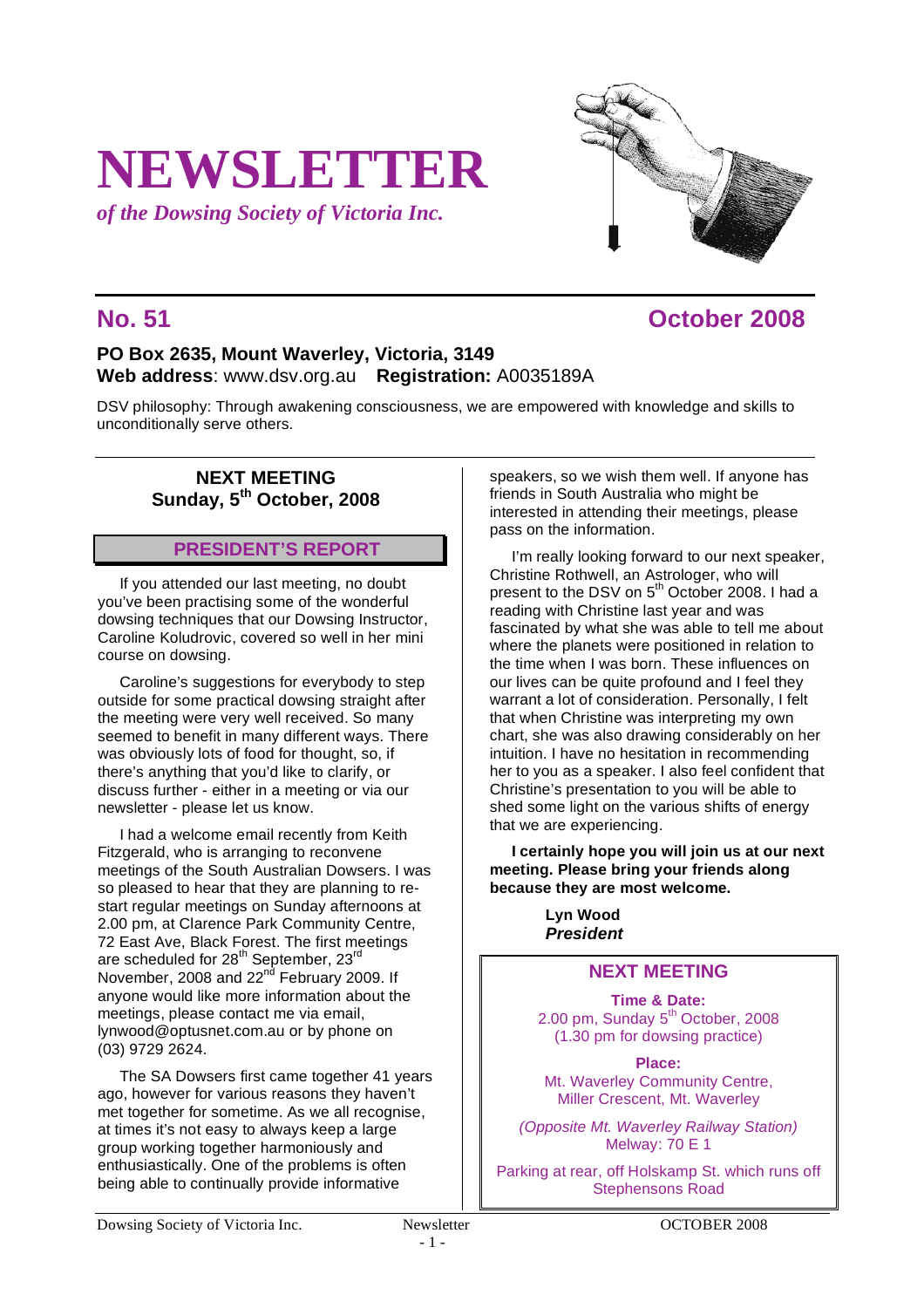## **OUR NEXT MEETING**

Our next speaker, Christine Rothwell, is an astrologer in private practice in Melbourne. She is an Accredited Astrology Teacher and member of the APA. Interests in mythology and archetypal psychology, as well as training in counselling and family therapy influence her approach to her work.

Alongside her astrological teaching and consulting work, Christine facilitates seminars and workshops on women's myth and spirituality. Her passion lies with deepening the awareness of the feminine points in the birth chart.



*Christine Rothwell*

Christine came to Astrology from a background in Education..

Christine has been working as a full time professional in this area since 1990 and has lectured at the last three International Astrology Conferences hosted by the Federation of Australian Astrologers in Melbourne and Sydney. Apart from seeing individual clients, Christine also teaches a two-year astrology course that provides an in-depth introduction to astrology. She writes a monthly online newsletter about current astrological energy - it's posted on her website and sent freely to anyone who is interested.

#### Astrology and the Evolution of Human **Consciousness**

According to Christine, we are fated to live in 'interesting times' that see human consciousness continually awakening to new levels of awareness.

She believes that Astrology provides a lens for us to view these collective shifts and the accompanying personal 'awakenings' that are occurring for many. She says too that the cycles of the planets and the discovery of new planets and bodies within our solar system offer us insights into these shifts and the challenges we are facing, personally and collectively.

Christine's presentation promises to be extremely interesting, so we urge you to come along with your friends

#### **And, we are delighted to announce that**

#### **the DSV's Raffle prize on 5th October will be a \$25 voucher towards one of Christine's printed astrology profiles. Worth winning !!**

For more information about Christine Rothwell, please visit www.christinerothwell.com

## **OUR LAST MEETING**

The DSV's Dowsing Instructor, Carolyn Koludrovic, spoke about how an international dowser, Dale Olson, had influenced her own dowsing development.

She talked about the importance of hydration before we dowse, given the fact that we live on a water planet, and are ourselves composed of 70- 80% water.



Carolyn also spoke about how much the moon affects us.



*Phases of the moon*

She explained the importance of the need to breathe deeply because it creates a highly evolved meditative state to assist the dowsing mind, and why tapping our thymus is so relevant in order to centre ourselves. She also spoke about the ethics of dowsing – the threefold permission as in asking Can I, May I, Should I (or is this appropriate) ?

Carolyn led us in a short exercise which demonstrated how to deepen and slow our breathing. She pointed out that breath controls the mind and that the mind controls the body, explaining that dowsers use the alpha, beta, delta and gamma brainwaves to get into a highly evolved, meditative state.

Carolyn explained that the human body is electrically charged, with the right side of the body being positive, and the left negative. She told us that one way to program the pendulum is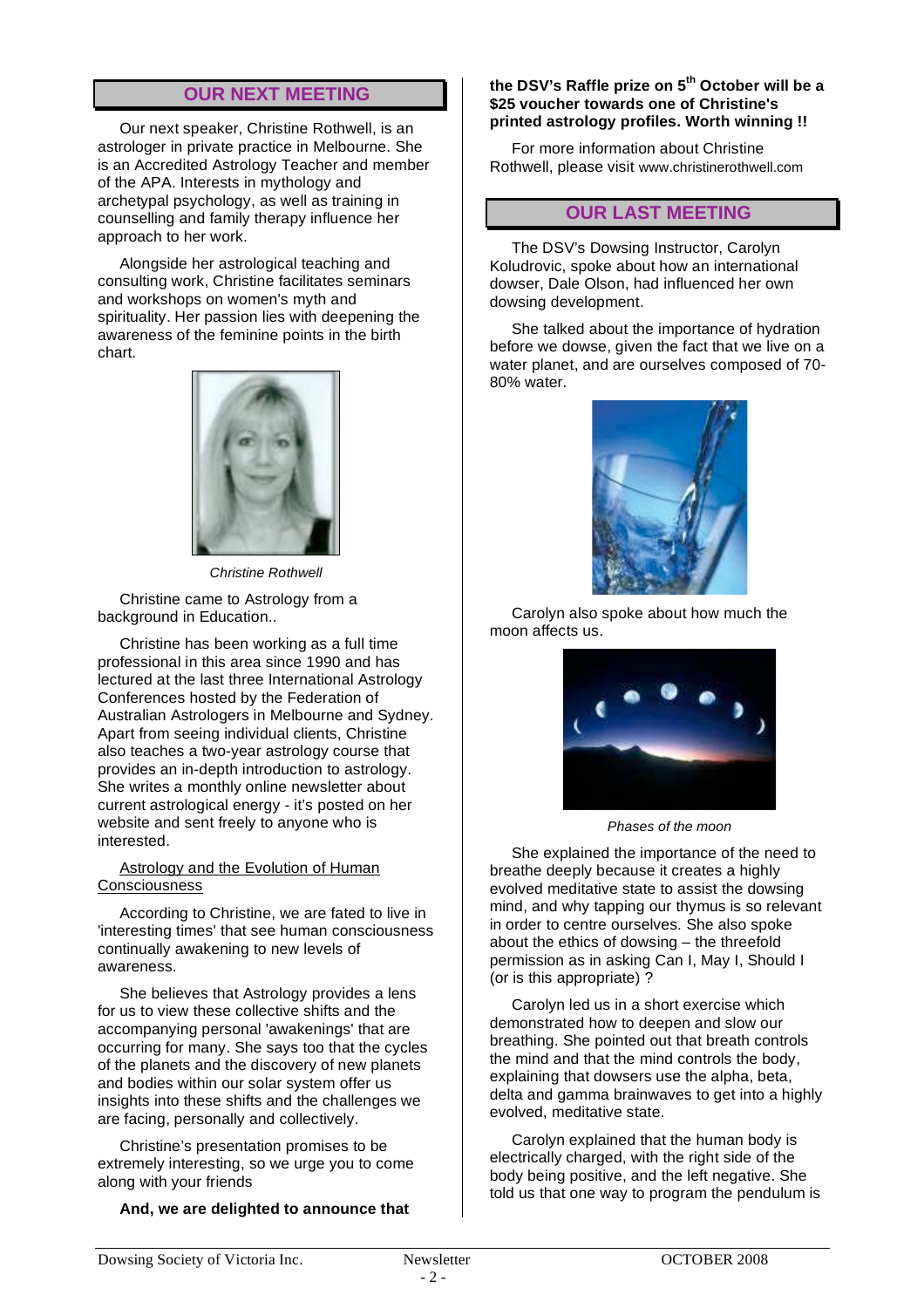to hold it in search position between the knees. When holding it over your right knee it is likely to swing in a positive direction, and that when it swings over the left knee it is more likely to indicate your negative response.



Carolyn had some helpful recommendations to implement before we start to dowse. She suggested it can be appropriate to repeat affirmations, pray for the outcome, ask for the threefold permission, and/or protect ourselves in a white light shower.



Carolyn also suggested doing some breathing techniques to oxygenate the body to create prana - to help both energetically and in balancing our emotions – specifically to turn off our flight and fright responses.

During her presentation, Carolyn used the white board to explain underground streams, springs, Hartmann and Curry grids, vortex energy and energy domes.

She talked about how the various energies can be detrimental to human health, but also explained how they can be neutralised using a variety of remedies including copper rods, pyramids, earth acupuncture, essences, white light, Reiki symbols, water bottles infused with intent, and by asking the devas to move the energy deep enough to not be harmful.



Hartman Grid Curry Lines Carolyn also talked about dowsing the aura of trees, and how important it is to praise them and send them love. She encouraged us to stand back a bit, to wait for the energy to grow. After her presentation, we went outside in groups for a practical session – dowsing for Hartmann and Curry grids and also sending love to the trees while dowsing their auras.

**Dr Emoto's August 08 Ceremony**

*Dr. Masaru Emoto conducted a "Love and Gratitude to Water" Ceremony at Lake Baikal, in Siberia, Russia, on 3rd August, 2008.*



This is the huge double-rainbow that appeared right after the ceremony at Lake Baikal Siberia, Russia on  $3<sup>rd</sup>$  August, 2008.

*Dr Emoto invited people to join in by sending their own sincere prayer of Love and Gratitude to the water of Lake Baikal, and the waters of the world. The findings of this particular ceremony are still being collected and we will pass them on to you as they become available. Editor.*

Dr. Emoto is a Japanese a*uthor known for his extensive work with water and its implications.*

*Website: http://www.masaru-emoto.net*



## **A DIVINE WORLD**

*Another contribution in an ongoing series by DSV Member, Mick Moran of Learmouth, Victoria.*

I have read with great interest on the internet about people who have found unmarked graves by dowsing, and some of the stories also said if you hold a small piece of bone it makes it easier.

I've found no explanation as to why holding a piece of bone would make any difference, but I thought I would try it out for myself and take a piece of bone with me when I ventured into grave dowsing.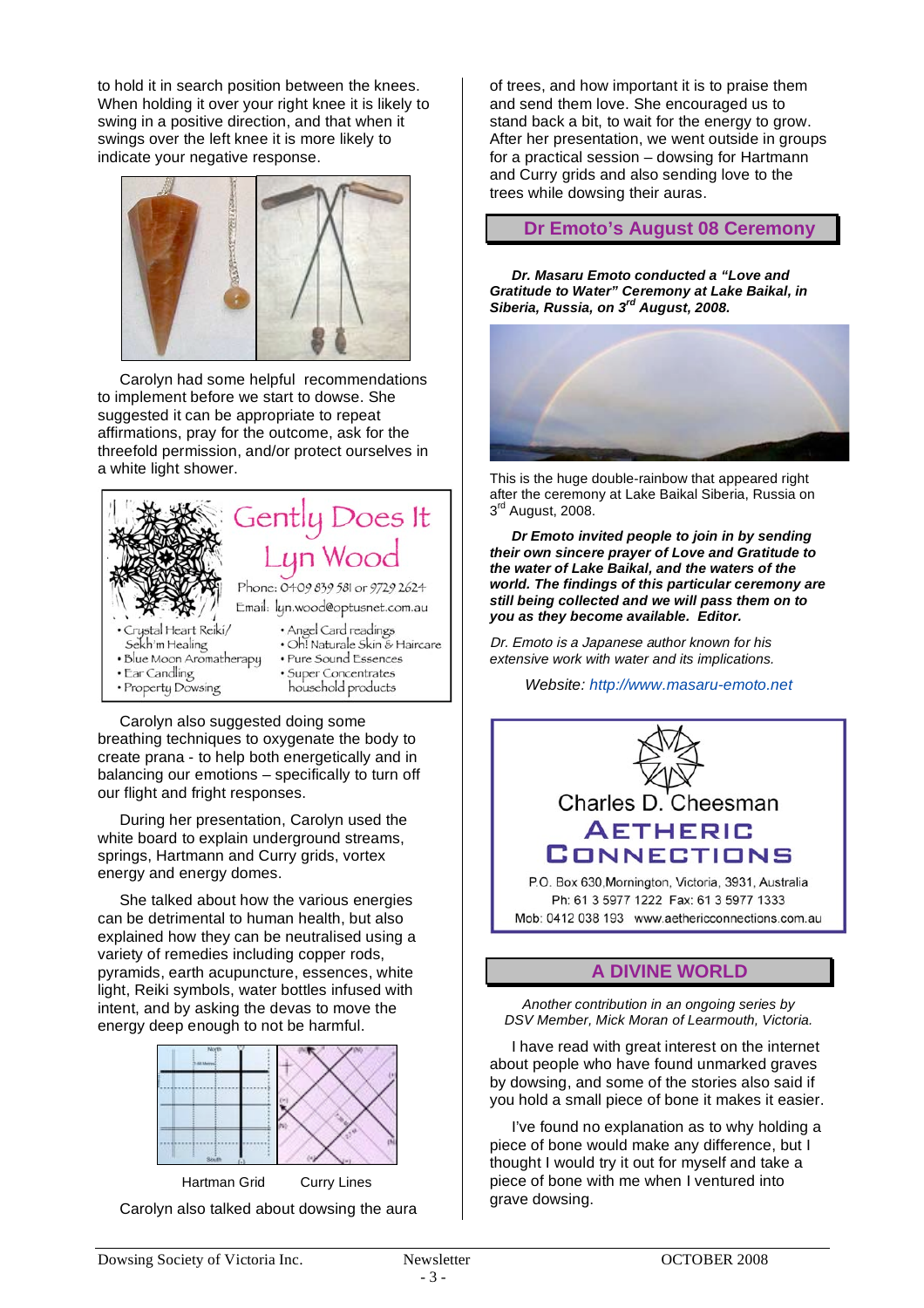

#### *Mick Moran*

I headed out to Waubra, which is about 35 km North West of Ballarat (in Central Victoria), and about 10 km from Learmonth.

I was born and raised in the Waubra district and my ancestors were some of the first to settle in Waubra more than 150 years ago. I knew the Waubra cemetery had two old Chinese headstones that had been moved from their original positions, and nobody was sure if they had been placed back over their graves.

When I arrived at the cemetery I headed straight over to the area where the Chinese headstones were. This part of the cemetery had been fenced off many years ago as there were no other graves in this part of the cemetery, and there were usually sheep grazing there to keep the grass down.

As soon as I started dowsing my dowsing rod signalled that I had made contact with something. I stood there for a few moments but nothing else happened. I had taken a small piece of sheep bone with me and I wondered what would happen if I were to touch it. I took it out of my pocket and immediately the dowsing rod started moving up and down. The moment I let go of the bone the rod stopped moving. I



found three graves near the Chinese headstones (which I couldn't explain), so I decided to try another spot. As I walked around the cemetery I appeared to be picking up a large number of unmarked graves. I wasn't sure what to make of this, and I didn't know whether I was picking up graves or my imagination was running wild. On

my way out of the cemetery I noticed a small sign on one of the entrance gates. It showed the position of the two Chinese graves, and it also said that the last aborigine to die in Waubra was buried next to the two Chinese men.



This would explain why I had picked up three graves instead of two. Reading further it said that there were over two hundred unmarked graves in the Waubra cemetery. I hadn't known this before, but I guess it explains what my dowsing rod had been picking up.



I then drove to the Learmonth cemetery and thought I would try again. Again I found rows and rows of unmarked graves along the back fence. I tried holding onto the piece of bone while standing over some of the marked graves and I found that if I was over a child's grave the dowsing rod would hardly move, but when I was standing over an adult's grave the rod moved up and down quite strongly. I won't try to explain this but leave it up to you to put your own interpretation on it. I would like to add, that I wouldn't dowse in a cemetery if there was any one else in the cemetery at the time, and I always treat the graves of the departed with the respect they deserve.

Wellbeing Relief from addictions, allergies, cravings, fear, pain, trauma. Dowsing EFT (Emotional Freedom Techniques) TAT (Tapas Acupressure Technique) Reiki Sekh'm atural products Oh! Naturale Australian Skin and Hair Care

**Contact Heather Wilks** Email: heather@ohnaturale.com www.ohnaturale.com Tel: (03) 9572 2970 or 1300 55 22 59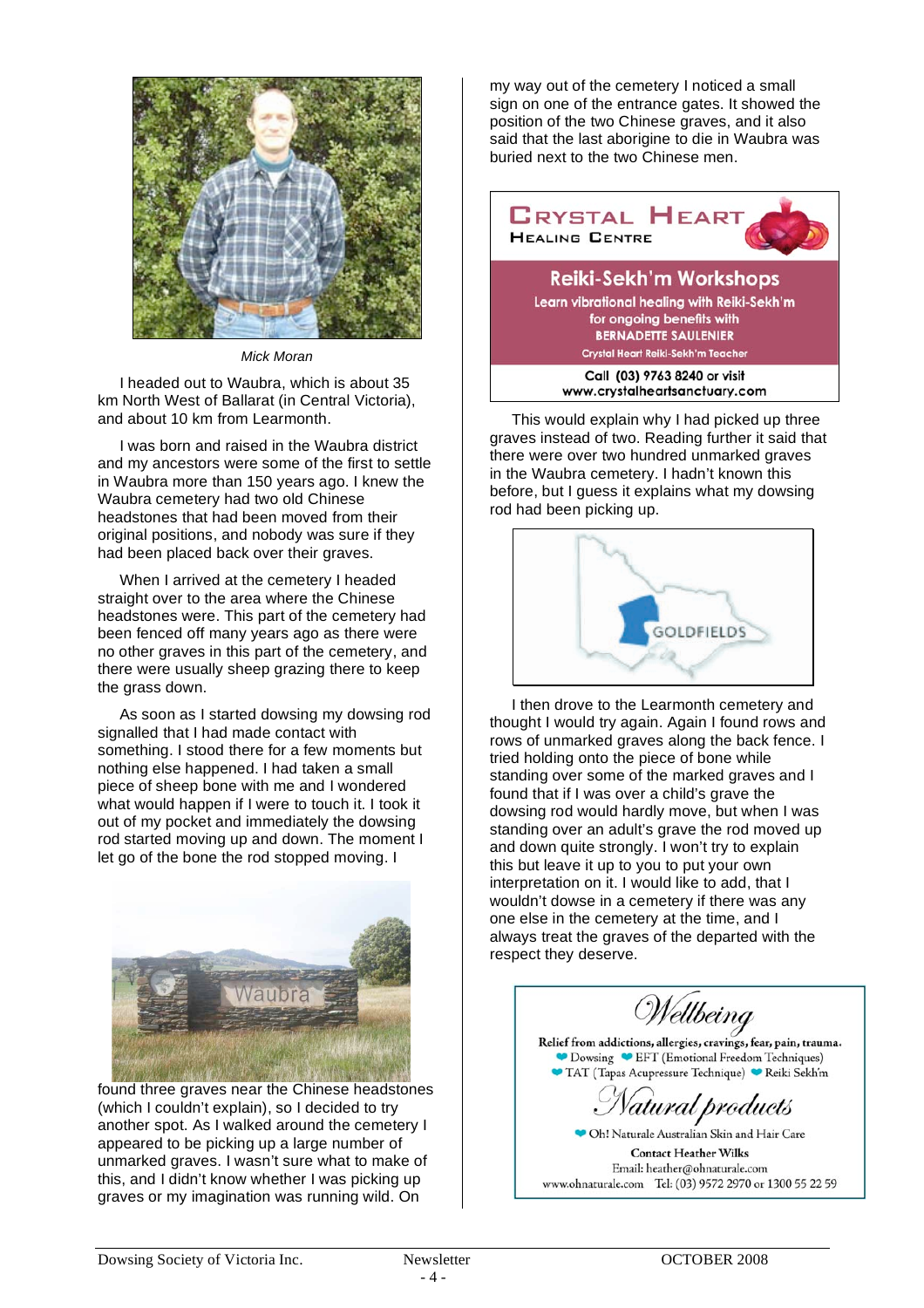



*Chinese Graves at Waubra*

Having detected unmarked graves I wondered if it would be possible to detect old mine shafts. I had some maps of Ballarat from during the gold mining era showing where the gold mines had been dug. I went to a number of these and found the dowsing rod reacted quite strongly.



5 Wattlebird Way Healesville Victoria 3777 Phone: (03) 5962 6973

Email: maryjward@bigpond.com www.healing-bliss.com



*Sovereign Hill Ballarat*

The difference with detecting the mine shafts to underground water or graves was that the mine shafts were many metres wide. With underground water, the stream appeared to be very narrow, no wider than one step, but some of the mine shafts were up to eighteen metres wide. I was able to confirm this from some of the historical records which gave the depth and distance of the shafts, and also the indication of the width of the shafts.

I also noticed the dowsing rod would move up and down the same as with detecting underground water. I put this down to there being water in the old shafts as many of the gold mines were closed because the miners could not pump out the huge volume of water they encountered. Because the dowsing rod would move up and down I could estimate the depth of the mine. I'm not sure what people thought seeing me walking around the streets of Ballarat with a dowsing rod.

Mick Moran – mmoran@supernerd.com.au

## **2009 ASTROLOGICAL PLANTING CALENDARS**

One of our DSV Members, Susane Starc, is generously providing us with the opportunity to order some beautifully presented, full colour 2009 Astrological Planting Calendars at the very reasonable cost of \$10 each.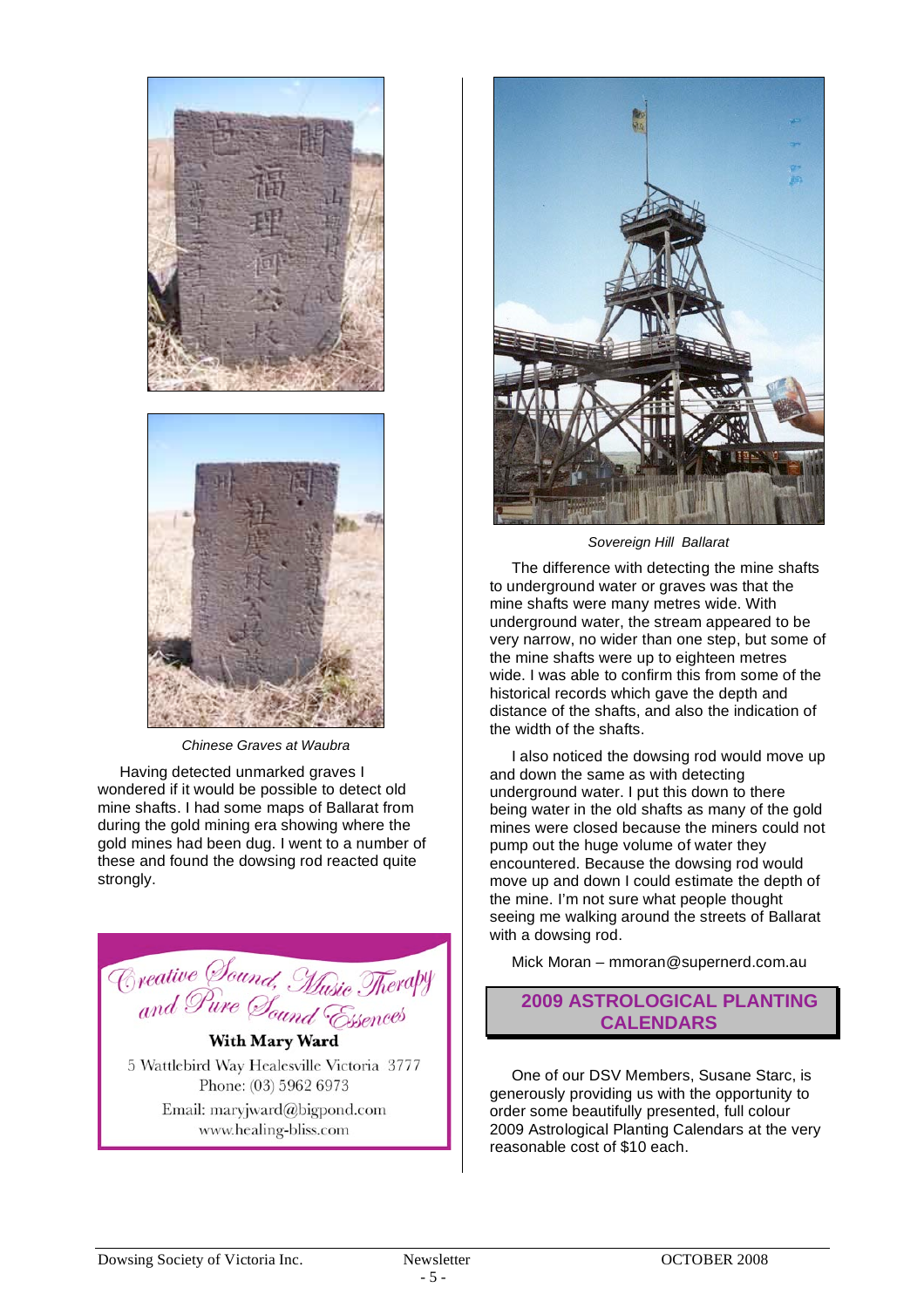

To reserve yours, please order and pay at our next meeting on 5<sup>th</sup> October. These wonderful calendars make excellent gifts, so plan ahead for the gift-giving season. This is a fabulous opportunity, not to be missed.

#### **PROPERTY DOWSING**

*By Lyn Wood, DSV President*

When I first learned to dowse properties, I went with George Williams, our Society's founder. He taught me so much, especially the value of hands-on experience.

 My friend Maureen Potter, a former DSV Committee Member and Newsletter Editor, has been coming with me lately to pick up some pointers so that she, too can go out and heal damaging energy.



Recently, we were dowsing a house, and had just healed a stream of damaging energy running through the laundry. Soon afterwards we noticed the family's dog running in to the laundry, urgently slurping at his water bowl. We later learned that this dog usually avoided drinking from his water bowl in the laundry – that he preferred to find water outside.



We know that dogs avoid damaging energy, which explained why he wouldn't drink from his bowl in the laundry. It was wonderful to see that after we'd healed the energy, he was more than happy to drink from the water there.

### **DSV BOOK SALE**

The DSV will conduct a fabulous book sale at our next meeting on Sunday, 5<sup>th</sup> October, 2008. A bargain hunter's paradise !!



This is a wonderful opportunity to pick up a terrific bargain because we have some fascinating titles going for a song - many that you won't find in general book stores. You can be certain that our prices will be very reasonable.

We're taking this drastic step because we need to make way for some of the new titles that keep arriving.

So, make it a date to come along and check out some of the great bargains during our library book sale.

#### **RAYMON GRACE PROJECTS**

There are many ways to achieve important goals in the world of energy management but all of them rely on people like you doing something using your own capabilities in a way that is meaningful to you.

At the Raymon Grace Projects website, you will discover the ways we are doing this to clean up water, earth and air, changing and improving the energy in schools, and creating a good environment for women and children.

Please visit our site to find out more about the results we have achieved, but feel free to use whatever technique works for you - you are your own best guidance after all - as we all work towards the same goal of being the positive changes and making the positive changes we want to see in this world.

 In asking you to participate in these projects, know that we appreciate all that you do to help. This is a self-organising movement of like minds committed to positive change and we look forward to receiving your feedback about the successes you have achieved in your area so that we may inspire others to work similarly!

#### http://www.raymongraceprojects.com

*Raymon Grace is a native of the Appalachian Mountains of Virginia. He has treated hundreds of people from around the world for many different illnesses, both physically and emotionally.*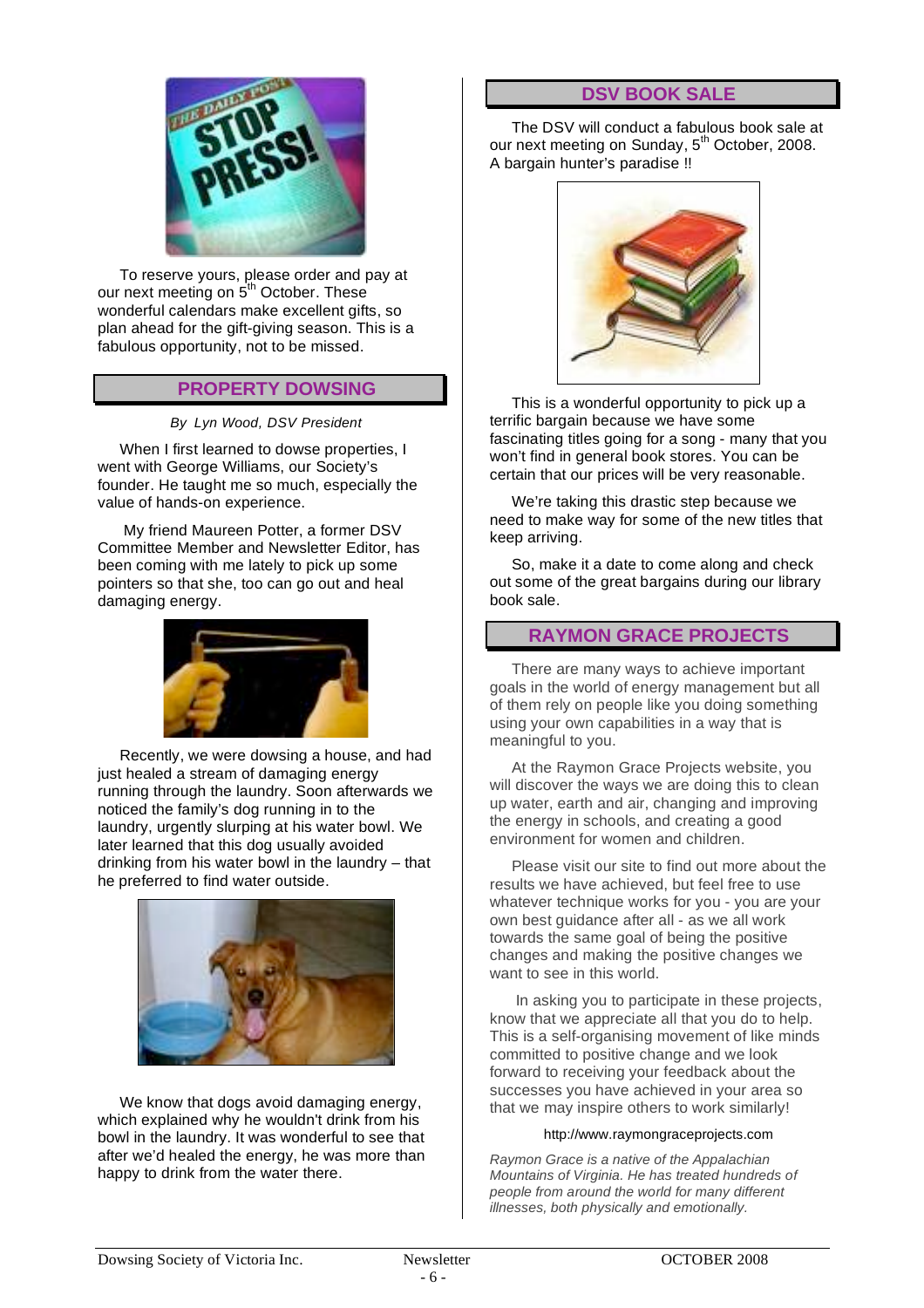### **OVERDUE MEMBERSHIPS**

Just a reminder that, if your membership is overdue, it's time to Renew! By doing so, you support the Society's ongoing viability, and receive advantages and privileges (like a reduced meeting rate). From the October meeting, only paid-up members can receive the Member Rate.



Remember, we are reliant on our members being fully paid up so that we can ensure an ongoing arrangement of top speakers and products for sale.

#### **MY DOWSING**

#### *From Joey Korn*

When most people think of dowsing, they think of using a forked tree branch to find a place to drill a water well. It's how dowsing started, but dowsing has gone far beyond looking for water.

Dowsing can be used to find many things besides water, such as pipes, wiring, lost objects, and buried treasure. However, I use dowsing, combined with prayer and blessing, to help people grow spiritually, heal, and take charge of their lives--to find the treasure buried *within*.



*Joey Korn*

We are energy beings living in a sea of energy. We change the subtle energy around and within us with every thought, action, and emotion. With negative thoughts and emotions, we put detrimental energy into our living environments and into our beings. We literally surround and fill ourselves with our fears, our anger, our resentment, and other negative emotions that hold us back in life and can make us sick. With positive, joy-filled thoughts and

emotions and with prayer and blessing, we surround and fill ourselves with living beneficial energies that bring us more joy, healing, prosperity, and success.

The more we understand what is going on energetically, behind the scenes in life, the more we can take charge of the process. Dowsing, especially with L-rods, can be a powerful tool to explore the world of subtle energies and to understand how we are intimately tied to these energies. We can take charge of the process with the blessing process, taking ever more control over our lives.

*Joey Korn is an internationally known dowser, energy worker, and author who lives in Augusta, Georgia http://www.dowsers.com/*

#### **NEWSLETTERS BY EMAIL**

Most members now receive their newsletter Fast and in Full Colour,and this is what the DSV prefers. To save the trees, and the extra work involved in printing and mailing, we encourage you to receive your newsletters by email too.



To make the change, please send an email with your postal address, your name and email details to heather@ohnaturale.com

#### **ADVERTISING SPACE AVAILABLE**

It costs just \$30 to advertise in the DSV newsletter – for three business-card sized advertisements in our November 2008 plus February and April 2009 issues.



That's truly great value, at \$10.00 per issue, to promote yourself and to help the DSV. Email Heather Wilks at heather@ohnaturale.com or phone her on (03) 9572 2970.

*Acceptance at the discretion of the DSV Committee*